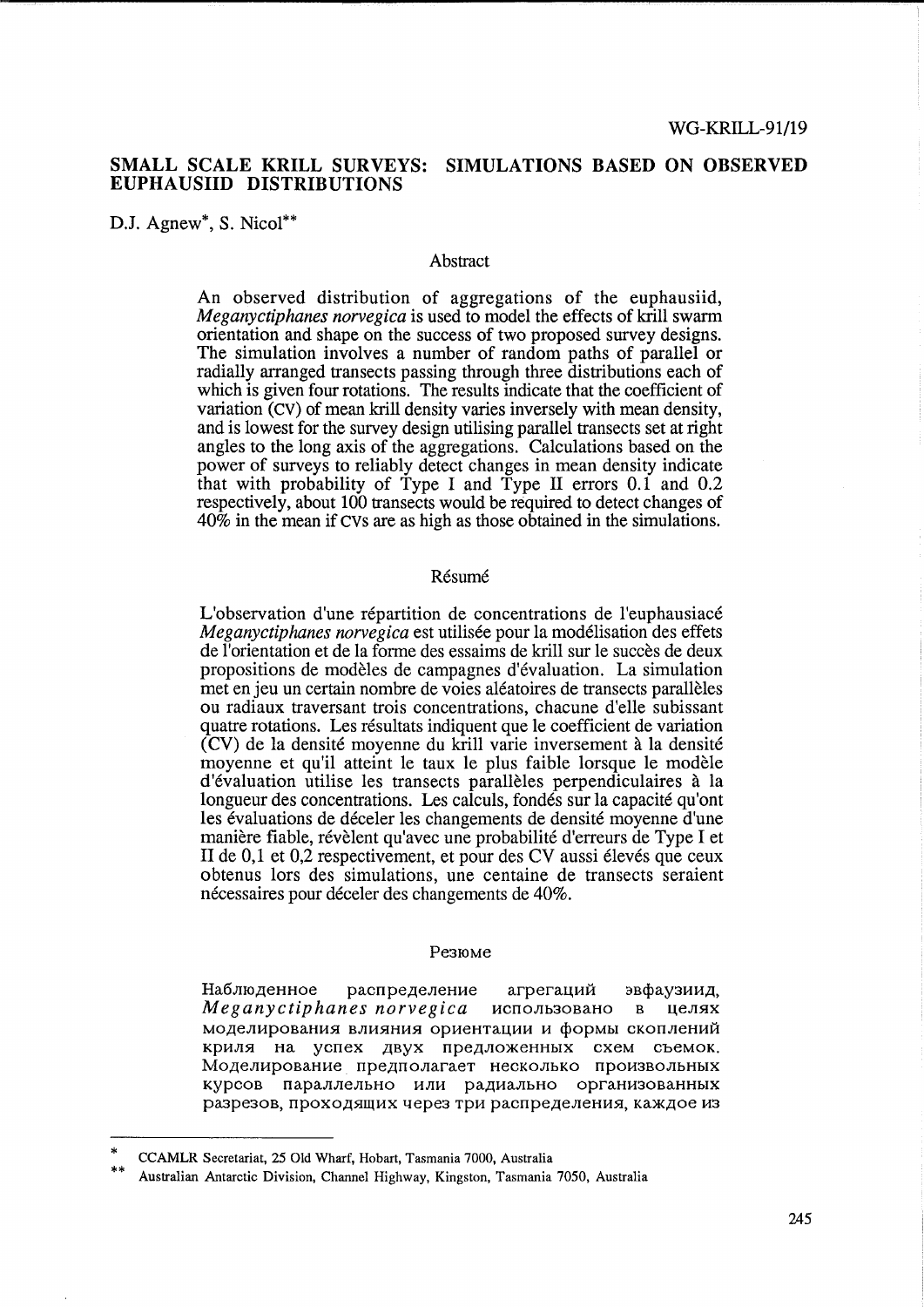которых вращают четыре раза. Результаты показывают, что коэффициент изменчивости (CV) средней плотности криля пропорционально изменяется обратно средней плотности, и является наименьшим, когда схема съемки использует параллельные разрезы, установленные на прямых по отношению к длинной оси агрегаций углах. Вычисления, основанные на способности съемок надежно выявлять изменения в средней плотности, показывают, что при вероятности ошибок Типа I (0.1) и Типа II (0.2), для выявления изменений в среднем на 40%, потребуется около 100 разрезов, если значения CV окажутся такими же, что и при моделировании.

#### Resumen

A partir de una concentración de distribución conocida del eufausido Meganyctiphanes norvegica, se modelan los efectos de la orientación y de la forma de los cardúmenes en el logro de dos diseños de prospección propuestos. La simulación comprende varias rutas aleatorias, en transectos paralelos o radiales, que atraviesan las tres distribuciones y en las que se hacen cuatro giros en cada una. Los resultados indican que el coeficiente de variación (CV) de la densidad media del krill varía inversamente a la densidad media, y que es menor en el diseño de prospección basado en transectos paralelos dispuestos en ángulos rectos al eje longitudinal de la concentración. Los cálculos basados en la potencia de prospección para conocer las variaciones en la densidad media indican que, con la probabilidad de errores de tipo I y tipo II de 0.1 y 0.2 respectivamente, haría falta realizar unos 100 transectos para poder detectar cambios del 40%, siempre que los CV fueran tan altos como los que se obtuvieron en las simulaciones.

#### 1. **INTRODUCTION**

During the FIBEX and SIBEX krill biomass surveys various systems of survey design and analysis were considered in order to produce reliable estimates of krill biomass and variance within particular regions around the Antarctic continent. BIOMASS (1980 and 1981) generally recommended that randomly placed transects should run across contour lines in krill abundance, and this meant across the mean direction of ocean currents. Some of the earlier surveys, however, were run with the main transects running east-west. This survey design was used with some success during the BIOMASS experiments (Miller and Hampton, 1989) on areas with diameters up to 500 n miles.

The requirements of prey monitoring for CEMP are, for more localised surveys, directed at regions around CEMP sites for the duration of CEMP predator parameter monitoring; these may be described as having a radius of 50 to 100 km  $(27 \text{ to } 50 \text{ n miles})$  (SC-CAMLR-IX, Annex 4, Table 3) and the same criteria as for the BIOMASS surveys (contours of krill abundance) are unlikely to apply. Everson (1987) has considered the requirements of these types of surveys and concluded that a radial transect design may be more suitable and easier to perform than parallel transects.

The analysis suggested for both these designs is that recommended by BIOMASS (1986) and consists of obtaining mean density estimates for krill for a number of transects and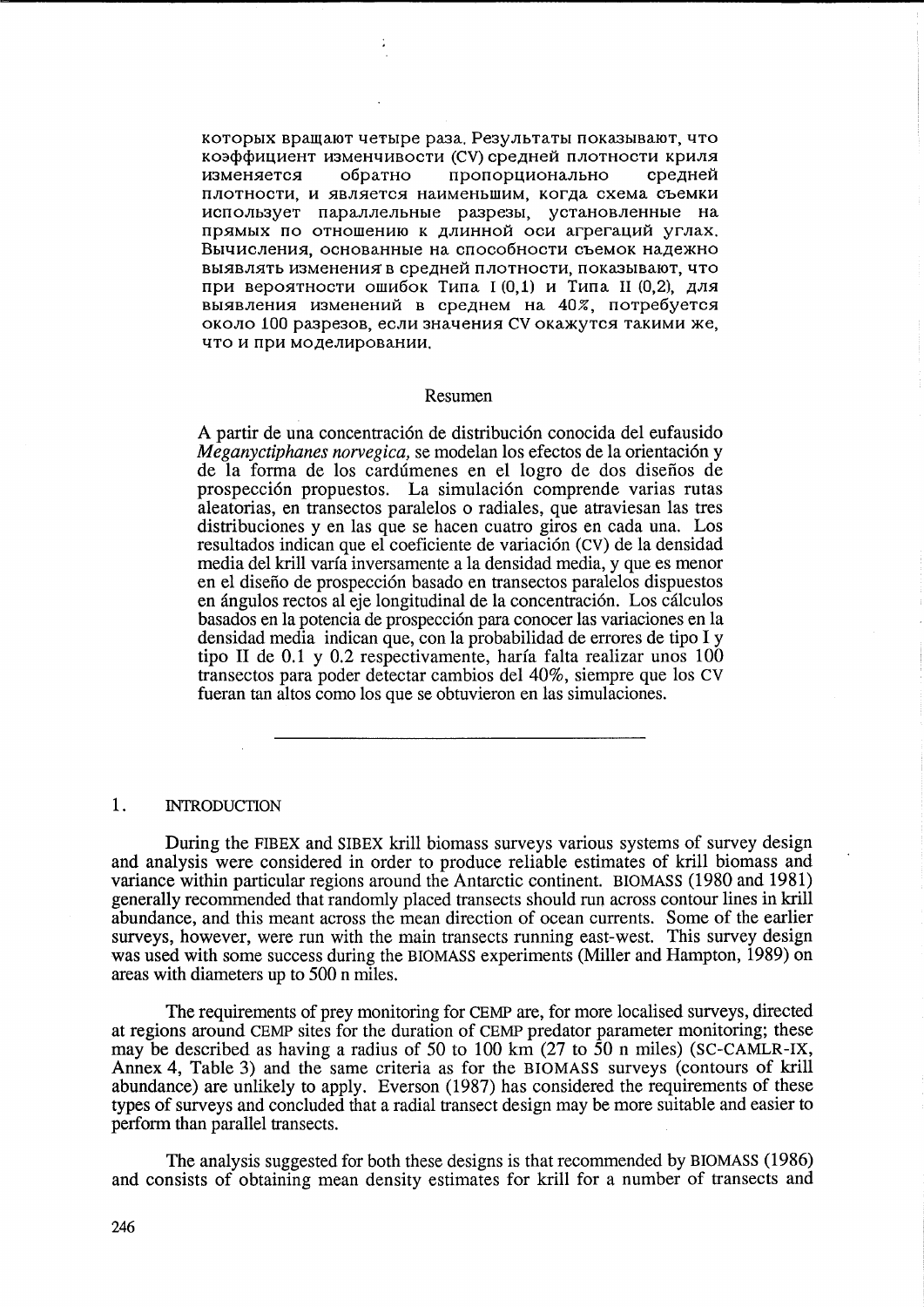combining these using ratio estimator techniques within strata. This assumes that transects are independent (co-variance is not included) and that variance increases with transect length.

The areal shape of euphausiid aggregations has been reviewed by Miller and Hampton (1989) but information on the spatial relationships of aggregations within known distributions is rare. To our knowledge the only studies of this type are those of Hampton (1985), using side-scan sonar on *Euphausia superba* swarms, and aerial photographs of surface swarms of another euphausiid, *Meganyctiphanes norvegica* (Nicol, 1986). These data show that swarms are predominantly elongated along one axis, and do not generally have shapes that can be approximated by circles, the case that is usually assumed for simulation studies (Butterworth, 1988 has considered some of the consequences of elongated swarms). Furthermore, Nicol (1986) shows that aggregations within an area may be elongated in one direction, presumably in response to current structures in the area.

This paper considers the effect of krill swarm orientation on survey design using real data on the distribution of euphausiid swarms collected by Nicol (1986). We examine the behaviour of random parallel transect and radial transect designs under a number of scenarios, and discuss the implications for the extent and frequency of transects required for the purposes of the CEMP program.

# 2. METHODS

Two maps of euphausiid distributions are shown in Figures  $1(a)$  and  $1(b)$ . Although these are not *E. superba* (being *Meganyctiphanes)* and are on a very small scale (60 m diameter) they are used here to model the types of distributions shown by krill on larger scales. The most important feature of these distributions is that the swarms were observed to be moving and are orientated in a particular direction.

These krill distributions were coded into two areas, divided by  $100 \times 100$  grids (distributions A and B, Figure la,). An additional distribution (C) was constructed from distribution A with the addition of two swarms duplicated within distribution A (Figure 1(c)). Each occurrence of krill in a grid square was taken to represent a unit krill density. Random transects were taken over the area and the proportion of krill encountered was expressed as a percentage and taken to represent mean krill density for the transect. This is an equivalent process to that used to calculate mean krill density in  $g \cdot m^{-2}$  over a single transect in previous studies (BIOMASS, 1986).

Figures 2(a) and (b) give examples of random transects overlying krill distributions. The parallel transects were overlaid vertically on the grid, and calculation of percentage cover involved searching each pass for krill occurrence. Radial transects were designed on a 90° arc from the origin at the bottom left hand corner with a constant radius of 100 units, but they had a gap close to the origin to simulate the sort of pattern suggested by Everson (1987). Because transects estimate krill density over a larger arc the further they are from the origin, estimates of percentage cover were weighted by the distance from the origin.

Mean density and variance for the whole area was calculated from a number of transects (equation 4 of BIOMASS (1986) simplifies to a standard calculation of variance when transects are all the same length). For comparison, the actual mean density of krill in the area was calculated by taking the total possible area that the transects covered (the total survey area) and calculating the known percentage cover of krill in this area.

For each survey pattern, a number of rotations of the distributions were used to investigate the effects of starting surveys at different positions with regard to the swarms.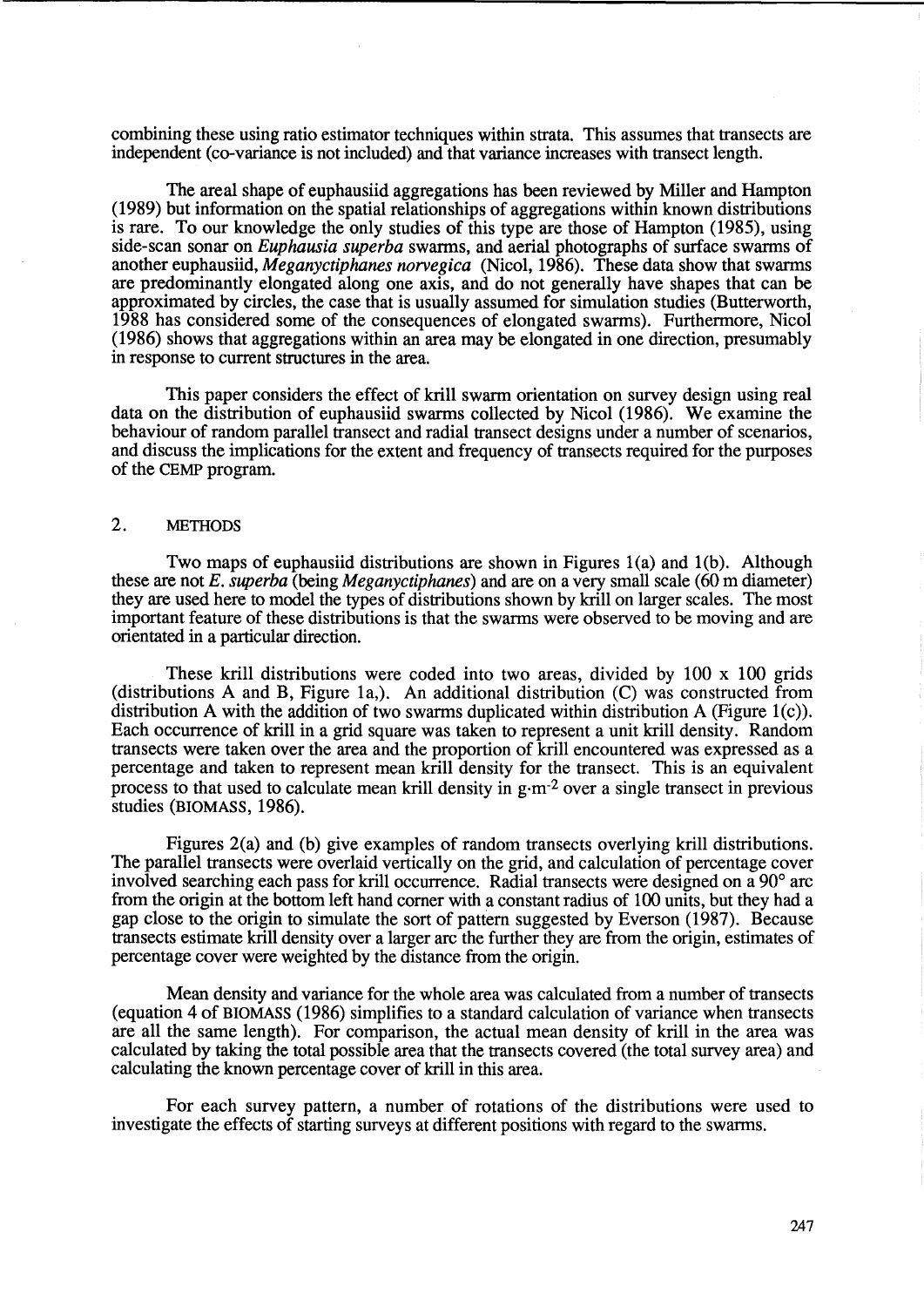# 3. RESULTS

The results of 10 000 transects on each of the distributions rotated sequentially through 90° intervals is shown in Table 1. It is apparent that the coefficient of variation is usually very high (between 100% and 160%), a result of the high number of passes encountering no krill. Larger surveys are unlikely to have so severe a problem of zero encounters. Krill densities were log normally distributed apart from the zero values. Despite this, the calculated mean density, taken as the mean of all untransformed transect densities, converged on the known mean (Table 1). Figure 3 shows that there was a relationship between the means and the standard deviations. There was a great deal of variation in coefficient of variation (CV) (calculated as standard deviation divided by the mean) using the radial design, in general more so than using the parallel design. The lowest CVs were obtained using the parallel designs with the transects going across the axis of movement of the swarms.

# 4. DISCUSSION

The coefficients of variation seen in Figure 3(b) are very high, but are similar to those obtained by Higginbottom *et al.* (1988) from 1 n mile integration intervals along transects taken for FIBEX, ADBEX-II and SIBEX-II (mean  $CV = 1.6$ ). Most reported density and biomass estimates and variances are not directly comparable to those calculated here because following the procedures suggested in BIOMASS (1986) they are variances of the mean densities within a

transect  $\overline{\rho_k}$ , where that transect is typically several hundreds of nautical miles long. Because of the scale used in this study the more appropriate estimates of variance are those of the variance of integration intervals within a transect.

It is not appropriate here to comment on the magnitude of variances that are likely to be obtained in whole surveys of this nature, because of the very small scale of our distributions. However, it is apparent that:

- (i) parallel survey designs that travel at right angles to the orientation of krill swarms have lower variances than either parallel designs parallel to their orientation or radial designs. The former is predictable but the latter somewhat surprising - radial designs appear to exacerbate the effect of swarm orientation; and
- (ii) with greater mean density of krill the Cv obtained by either survey declines.

For the purposes of monitoring krill biomass for CEMP the magnitude of the CV is extremely important. The effect of CV on the power of a survey to detect changes in mean biomass is dependent on the number of transects used. Figure 4 shows the relationship between cv and number of transects required to confidently detect changes in mean densities of 20 to 50% (probability of Type I error = 0.1, probability of Type II error = 0.2) (Sokal and Rohlf, 1981). The number of transects required to reliably detect changes of 20%, for instance, is 28 when the CV is 0.3 and 310 when it is 1.0. Everson (1987) estimates that 10 transects in a CEMP survey could be completed in 10 days. Thus even under favourable conditions, when the cv is close to 0.3, prey surveys may take 30 or more days to complete if sufficient power for inter-annual comparisons is required by the CEMP program.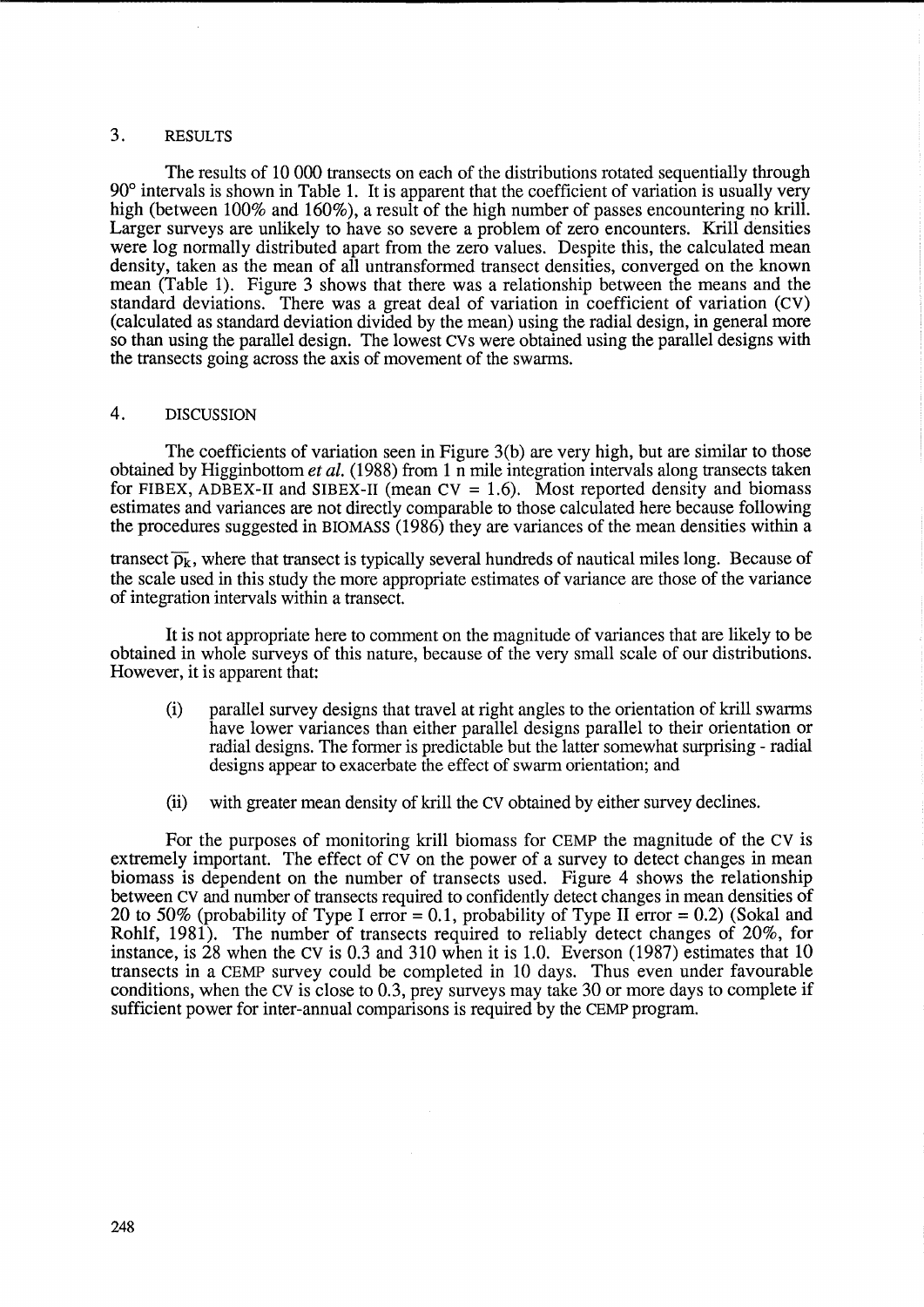## REFERENCES

BIOMASS. 1980. FIBEX acoustic survey design. *BIOMASS Report Series 14.* 

BIOMASS. 1981. Post - FffiEX data interpretation workshop. *BIOMASS Report Series 20.* 

BIOMASS. 1986. Post - FIBEX acoustic workshop. *BIOMASS Report Series 40.* 

- BUTTERWORTH, D.S. 1988. A simulation study of kriU fishing by an individual Japanese trawler. In: *Selected Scientific Papers,* 1988 *(SC-CAMLR-SSP/S).* CCAMLR, Hobart, Australia: 1-108.
- EVERSON, I. 1987. Prey monitoring surveys. A discussion of the characteristics necessary in prey surveys. *Selected Scientific Papers,* 1987 *(SC-CAMLR-SSP/4).* CCAMLR, Hobart, Australia: 375-391.
- HAMPTON, I. 1985. Abundance, distribution and behaviour of *E. superba* in the Southern Ocean between 15 and 30°E during FIBEX. In: SIEGFRIED, W.R., P.R. CONDY and R.M. LAWS (Eds). *Antarctic Nutrient Cycles and Food Webs* Berlin: Springer-Verlag. pp. 294-303.
- HIGGINBOTTOM, I.R., K.R. KERRY, and S.E. WAYTE. 1988. Hydroacoustic surveys of the distribution and abundance of krill: Prydz Bay region - FIBEX, ADBEX 11 and SIBEX 11, MV *Nella Dan. ANARE Res. Notes. 62.*
- MILLER, D.G.M. and I. HAMPTON. 1989. Biology and ecology of the Antarctic krill *(Euphausia superba* Dana): A review. *BIOMASS Scientific Series 9.*
- NICOL, S. 1986. Shape, size and density of daytime surface swarms of the euphausiid *Meganyctiphanes norvegica* in the Bay of Fundy. 1. *Plankton Res.* 8(1): 29-39.
- SC-CAMLR. 1990. *Report of the Ninth Meeting of the Scientific Committee (SC-CAMLR-IX).*  CCAMLR, Hobart, Australia.
- SOKAL, R.R. AND F.J. ROHLF. 1981. *Biometry,* Second Edition. New York: W.H. Freeman and Company. pp. 859.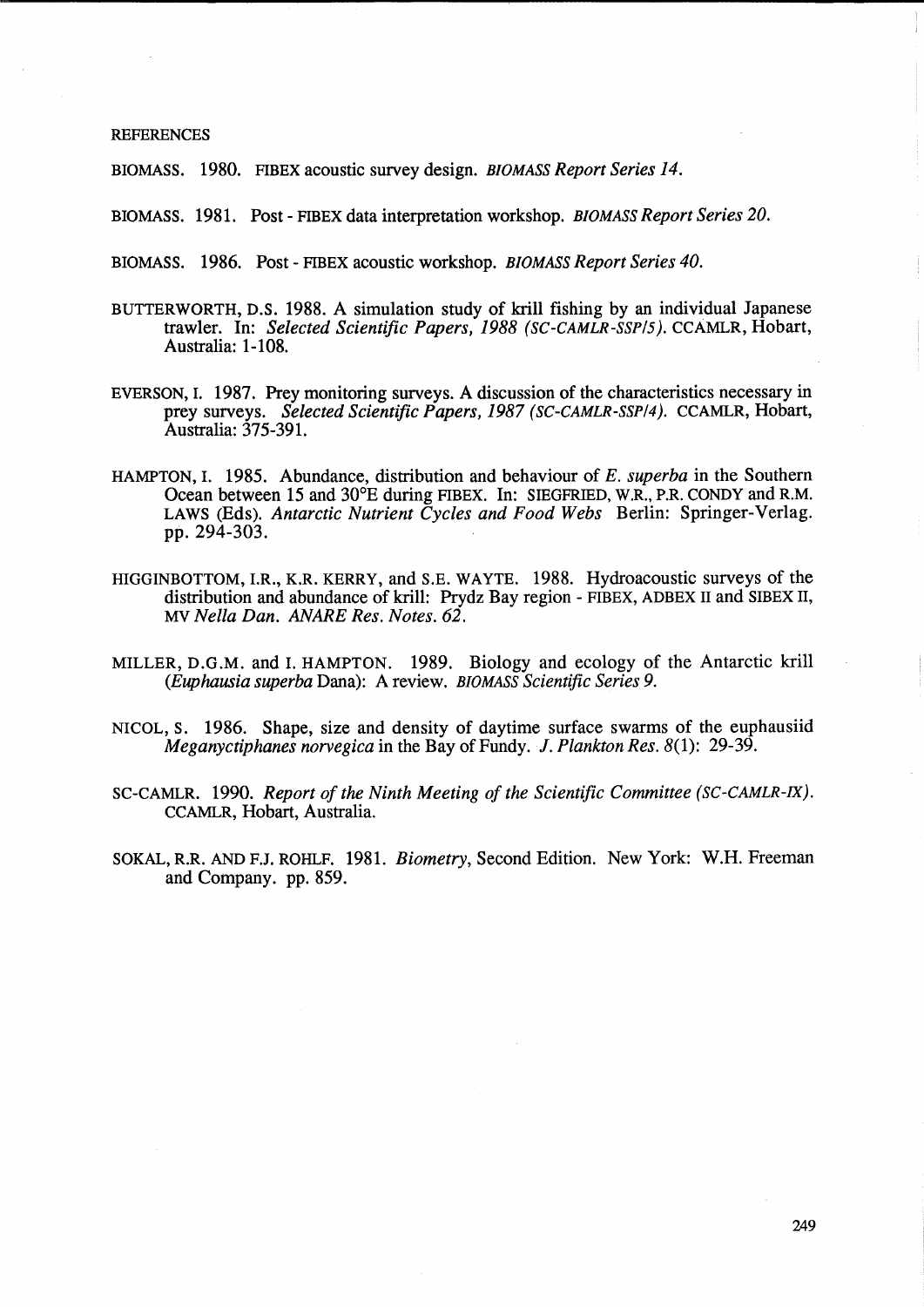Table 1: Mean and standard deviation of krill density calculated from 10 000 random transects on four separate orientations of three kriU distributions shown in Figure 1. Direction of rotation is anticlockwise. With this number of transects the standard deviation is taken to approximate  $\sigma$ .

 $\bar{z}$ 

| Dataset and<br>Method Used | Real density of Krill<br>in Surveyed Area | <b>Calculated Mean</b><br>Krill Density After<br>10 000 Transects | <b>Standard Deviation</b><br>of Density<br>$(\sigma)$ |
|----------------------------|-------------------------------------------|-------------------------------------------------------------------|-------------------------------------------------------|
| <b>Parallel Survey:</b>    |                                           |                                                                   |                                                       |
| Area A                     | 4.6                                       | 4.59                                                              | 5.18                                                  |
| Area A rotated 90°         | 4.6                                       | 4.46                                                              | 6.17                                                  |
| Area B                     | 2.24                                      | 2.21                                                              | 2.87                                                  |
| Area B rotated 90°         | 2.24                                      | 2.19                                                              | 3.18                                                  |
| Area C                     | 7.85                                      | 7.78                                                              | 6.86                                                  |
| Area C rotated 90°         | 7.85                                      | 7.88                                                              | 7.04                                                  |
| <b>Radial Survey:</b>      |                                           |                                                                   |                                                       |
| Area A                     | 5.92                                      | 5.89                                                              | 7.74                                                  |
| Area A rotated 90°         | 2.28                                      | 2.41                                                              | 3.9                                                   |
| Area A rotated 180°        | 5.71                                      | 5.6                                                               | 7.49                                                  |
| Area A rotated 270°        | 5.09                                      | 5.04                                                              | 6.16                                                  |
| Area B                     | 2.56                                      | 2.51                                                              | 3.81                                                  |
| Area B rotated 90°         | 2.08                                      | 2.01                                                              | 3.17                                                  |
| Area B rotated 180°        | 2.68                                      | 2.59                                                              | 3.21                                                  |
| Area B rotated 270°        | 2.86                                      | 2.81                                                              | 3.21                                                  |
| Area C                     | 9.85                                      | 9.67                                                              | 8.18                                                  |
| Area C rotated 90°         | 6.5                                       | 6.64                                                              | 8.25                                                  |
| Area C rotated 180°        | 9.94                                      | 9.9                                                               | 8.27                                                  |
| Area C rotated 270°        | 8.48                                      | 8.54                                                              | 10.58                                                 |

 $\sim$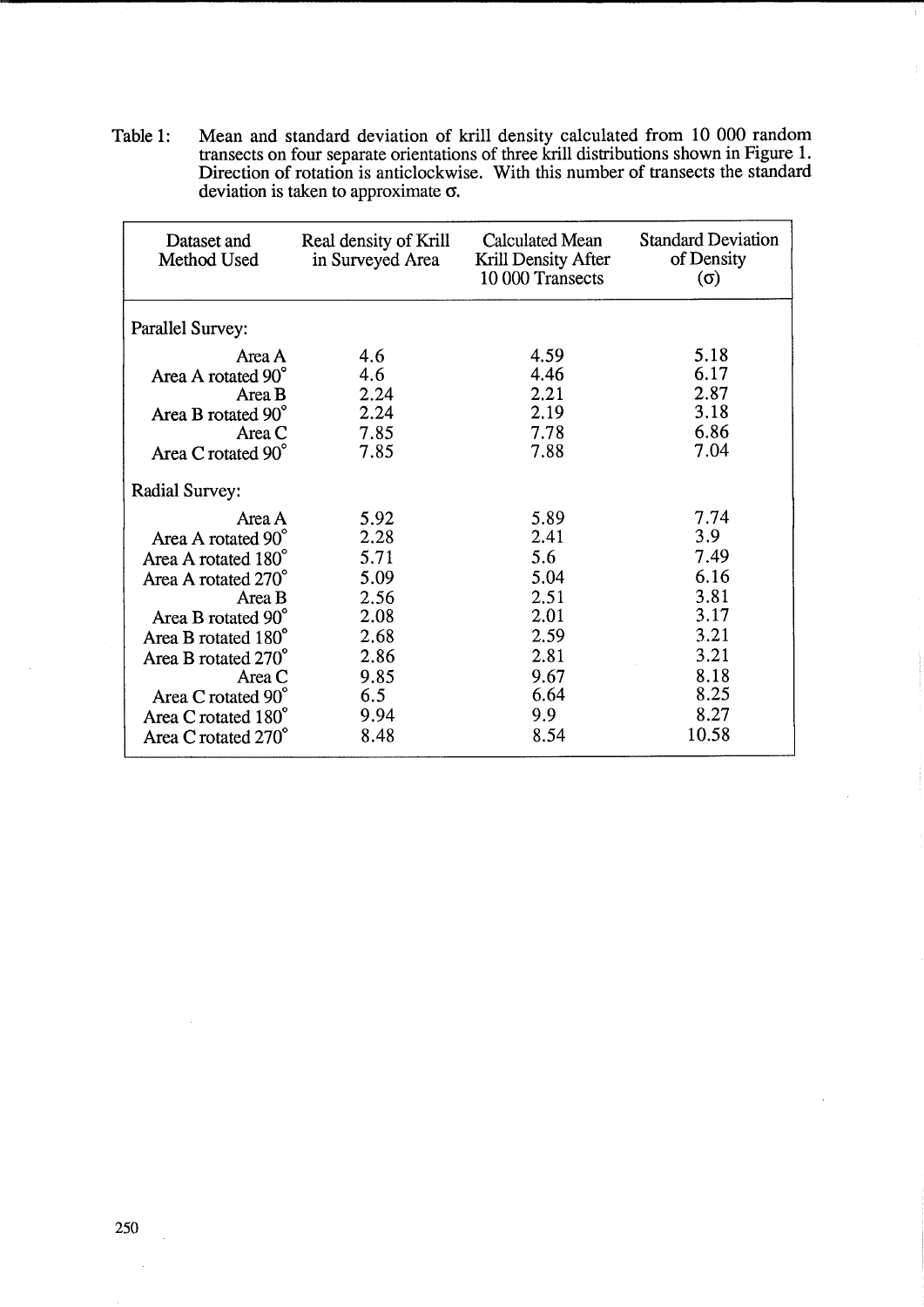

Figure 1: Krill distribution patterns used in the study. Direction of movement of individual swarms is shown by arrows and in general is east-west. The distributions are shown in their unrotated states, and rotation proceeded anticlockwise.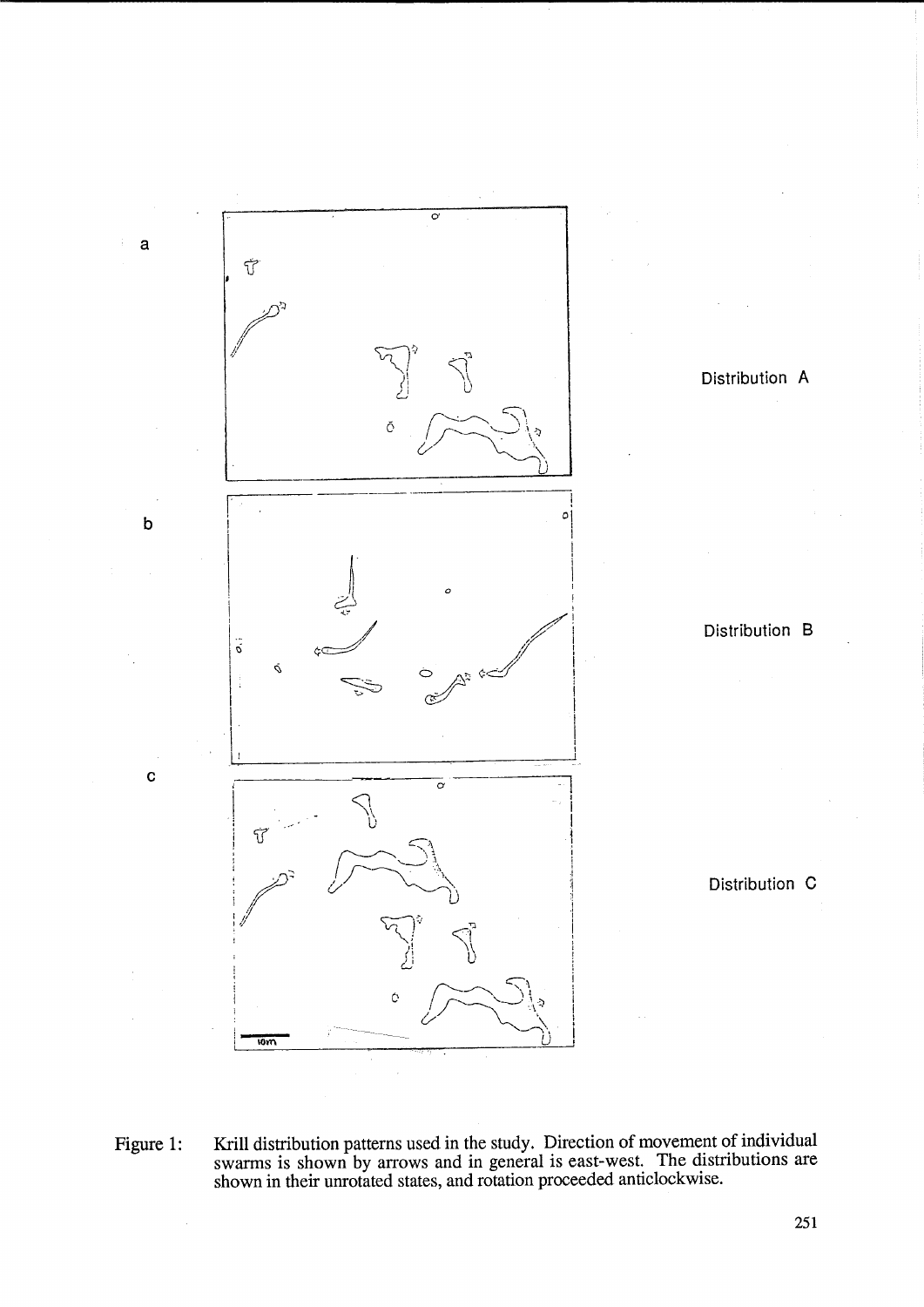252

 $(4)$ 

**Service** 

 $100 - 8 - -8$ . . . . . . . . ------------------ $-1 -2 - -6 - -8$  $89 - 8 - 8 - 8 - 8$ -8\*\*\*\*--<br>-8\*\*\*\*-- $1 - 8 - - 1 - 8$ **Xexxx--xxxxxxexxxxx** xxex---xxxxxexxxxx --xxxxx\*xxxvvov \*\*\*\*\*\*\*\*\*\*\* ---<u>--------</u>---<br>---------------\*\*\*\*\*\*<br>--<del>-</del> ------xxxxx<br>----xxxxx-<br>---xxxxxx- $75 - 8$  $\begin{array}{r} -6 - \times \times \times \times \times - - \\ -8 - \times \times \times \times \times - - \\ -8 - \times \times \times \times \times - - \\ -8 - \times \times \times \times \times - - \\ -8 - \times \times \times \times \times - - \\ -8 - \times \times \times \times \times - \\ -8 - \times \times \times \times \times - \end{array}$  $73 - 8 - -8 - 8$  $72 - 8$  $12 - 8 - 12$ ------@-------<br>--XXXE-XXXXXX<br>-XXXXEXX------<br>-XXX-@------- $70 - 9 - 9 - 9 - 9$  $59 - 8 - - -8$ ,,,,,,,,,,,,,,,,  $56 - 1$  $11 - 1 - 1 - 1 - 1$  $1.11$  $5 - 197 - -8 ............$  $59 -$ .......  $-xxe$ -----------------\*\*\*\*\*\*\*\*\*\*\*\*\*\*\*\*\*\*\*\*\* --\*\*\*\*\*\*\*\*\*\*\*------\*\*\*- $-22222222 - 1$ -33--(9--)<br>(9--) **XXXXXX** ---------- $--xxx--$ .<br>|--¥¥¥¥  $.........$ ..<br>16--. . . . . . . . . . . . . . . . . . . . . . . <del>.</del> . - 99 -,,,,,,,,,,,,,,,,  $14...1......$ ....... ۰ē۰ ------ᅜᅎᅎ -\*\*\*\*\*<br>-\*\*\*\*\*<br>-\*\* ....... . . . . . . . . -------------<br>-------<br>-------- $8 - - 12 -$ ...... --x-----------<br>------------x------xx--........  $-xxxx$ ------------------ $-28880$ 5--8----8---8-------- $\sim$ ----------\*\*\*\*----------------<br>---------------



Figure 2: Random parallel (a) and radial (b) transects overlaid on distribution A (90° rotation) and B (270° rotation) respectively.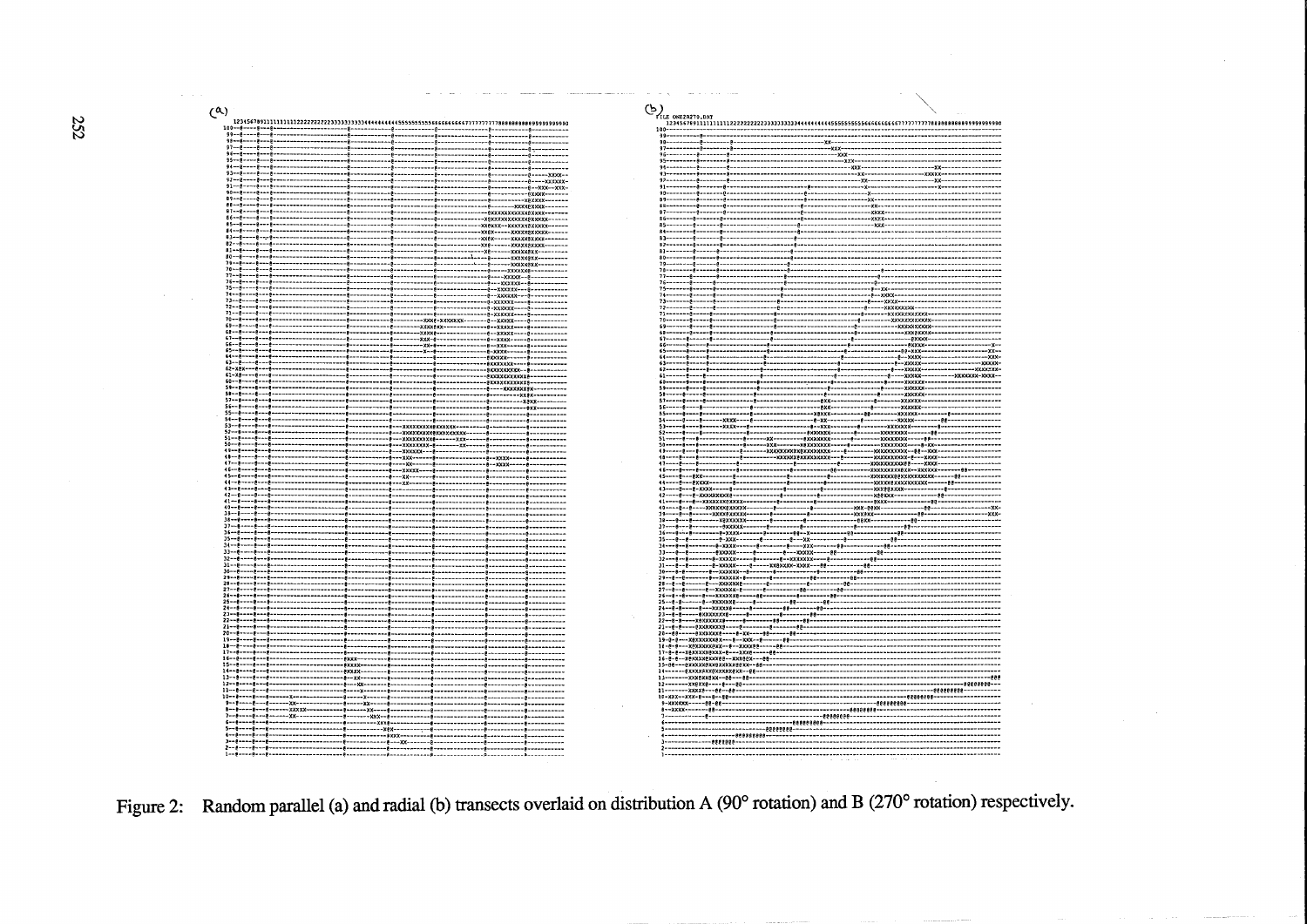![](_page_8_Figure_0.jpeg)

Figure 3(a): Expected mean density versus standard deviation of 10 000 random transects for all three areas in four rotated states. For more explanation of the rotations applied see Table 1.

![](_page_8_Figure_2.jpeg)

Figure 3(b): Expected mean density versus coefficient of variation of 10 000 random straight and radial transects of four rotations of three krill distributions.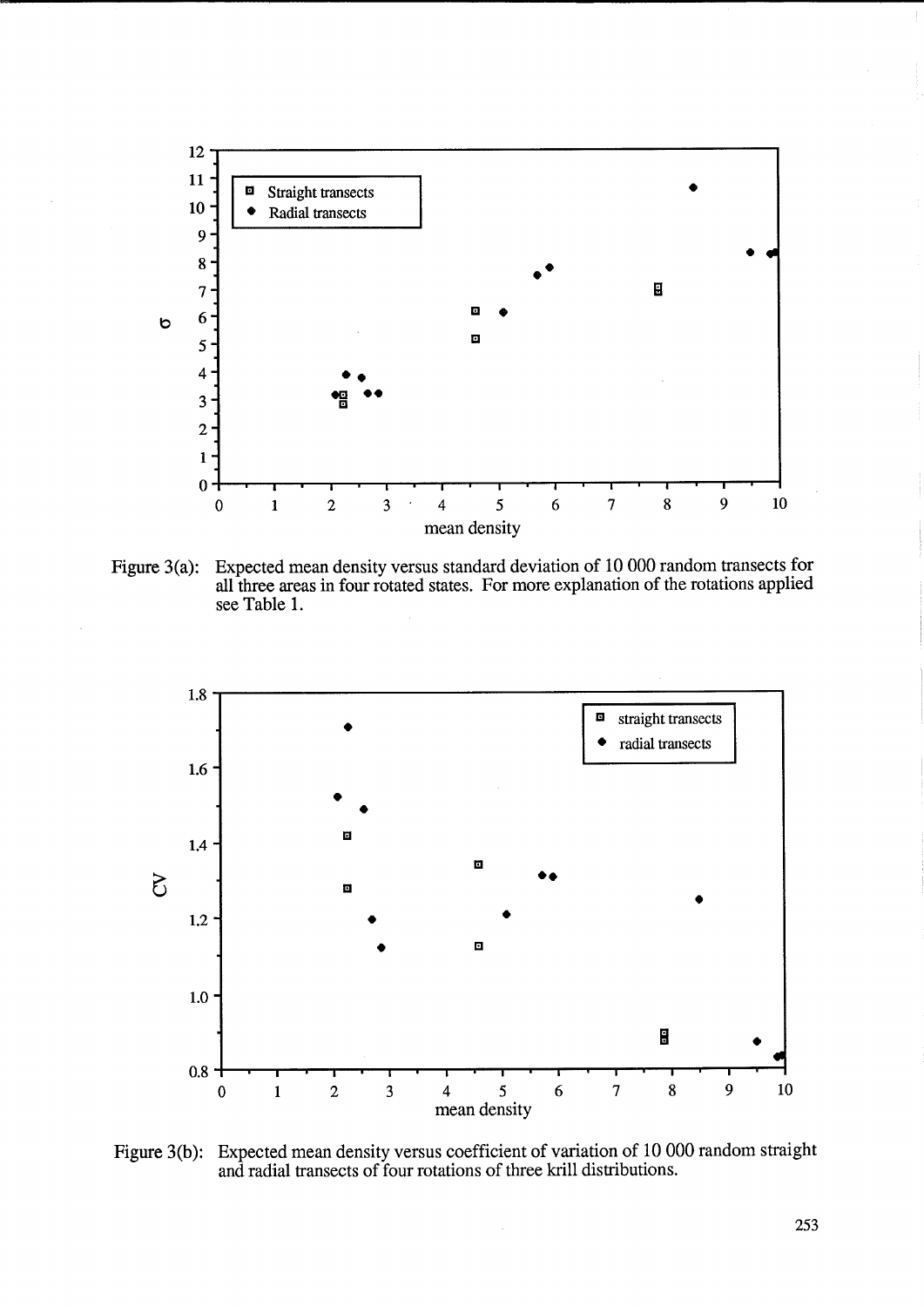![](_page_9_Figure_0.jpeg)

Sample size required to detect a change in mean krill density with alpha =  $0.1$  and power =  $0.8$ . Figure 4:

 $\mathcal{L}_{\mathcal{A}}$ 

 $\frac{1}{2} \frac{1}{2}$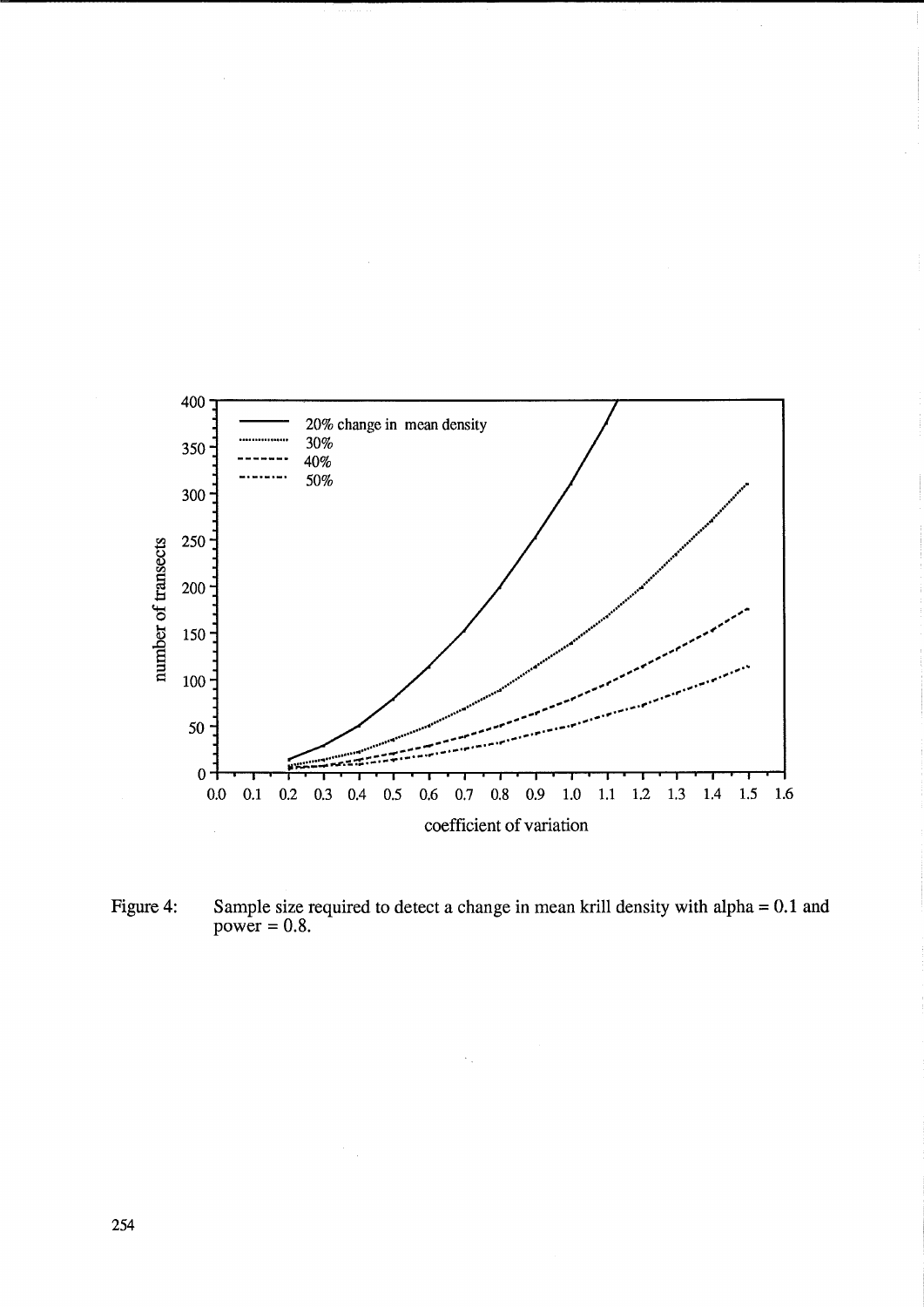# Liste des tableaux

Tableau 1: Ecart moyen et ecart-type de densite du krill ca1cules a partir de 10 000 transects choisis au hasard sur quatre orientations distinctes de trois concentrations de krill illustrées sur la figure 1. La rotation est effectuée dans le sens inverse des aiguilles d'une montre. Pour ce nombre de transects, l'écart-type présumé est proche de  $\sigma$ .

## Liste des figures

- Figure 1: Schémas de répartition du krill utilisés dans l'étude. La direction du mouvement des essaims individuels, en général d'est en ouest, est représentée par des flèches. La répartition est illustrée avant toute rotation, cette dernière etant effectuee dans le sens inverse des aiguilles d'une montre.
- Figure 2: Transects droits (a) et radiaux (b) places au hasard des répartitions A (rotation de 90°) et B (rotation de 270°) respectivement.
- Figure 3a): Densité moyenne escomptée par opposition à l'écart type de 10 000 transects disposes au hasard dans les trois zones et pour quatre rotations. Pour le detail des rotations appliquées, voir le tableau 1.
- Figure 3b): Densité moyenne escomptée par opposition au coefficient de variation de 10 000 transects droits et radiaux disposes au hasard, de quatre rotations de trois repartitions de krill.
- Figure 4: Taille de l'échantillon requis pour déceler un changement de densité moyenne de krill pour alpha =  $0.1$  et capacité =  $0.8$ .

## Список таблиц

Таблица 1: Среднее и стандартное отклонения плотности криля, вычисленные из 10 000 произвольных разрезов на четырех отдельных ориентациях трех распределений криля, изображенных на Рисунке 1. Направление вращения - против часовой стрелки. При этом количестве разрезов стандартное отклонение считается приблизительным к б.

## Список рисунков

- P<sub>HCYHOK</sub> 1: Модели распределения криля, использованные в данном исследовании. Направление движения отдельных скоплений показано стрелками и, в основном, указывает на движение с востока на запад. Распределения показаны в состоянии покоя. Вращение - против часовой стрелки.
- P<sub>HCVHOK</sub> 2:  $\Pi$ роизвольные параллельные (а) и радиальные (b) разрезы, перекрывающие распределение А (вращение 90°) и В (вращение 270°) COOTBeTCTBeHHO.